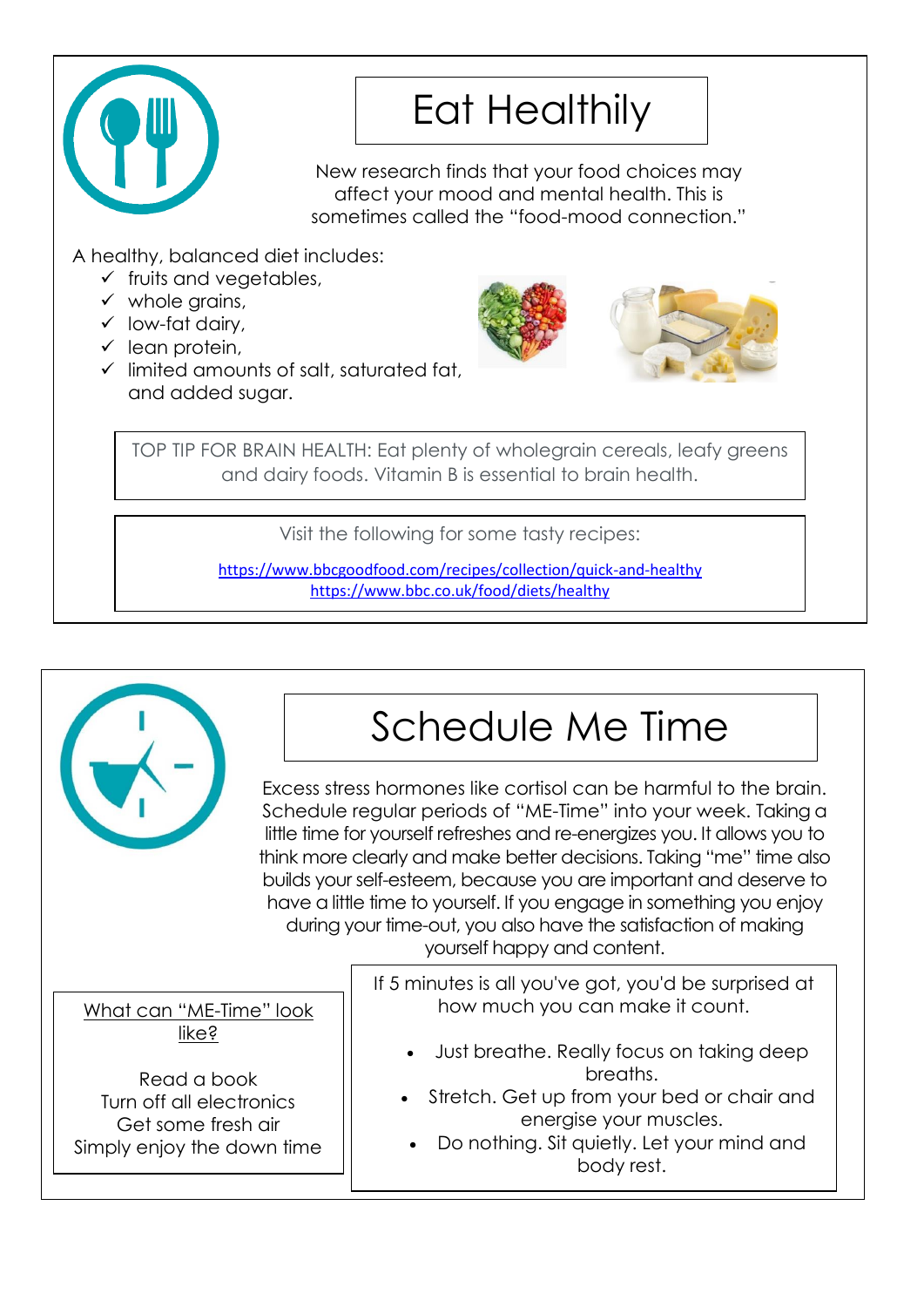

## Focus on Your Strengths

Be realistic with who you are. You are a unique human being. Respect your uniqueness by allowing yourself to be just you and play to the strengths that you have, not that you wished you had. Research suggests that people who use their strengths are happier, feel less stressed (due to having higher degrees of positivity), have more energy, are more confident and experience faster growth and development.

You see a growing body of research is finding that people who use their strengths more at work:

- Are happier
- Experience less [stress](https://www.psychologytoday.com/gb/basics/stress)
- Feel healthier and have more energy
- Feel more satisfied with their lives
- Are more confident
- Experience faster growth and development
- Are more creative and agile at work
- Feel more satisfied and experience more meaning in their work
- Are more engaged in their work

# Sleep 8-9 hours a night

Poor health affects sleep and vice versa. Mental health problems like depression or anxiety often go hand in hand with sleep problems.

We spend about a third of our lives asleep. Sleep is essential - It is as important to our bodies as eating, drinking and breathing, and is vital for maintaining good mental and physical health. Sleeping helps us to recover from mental as well as physical exertion.

### How can I get better sleep?

 $\sqrt{R}$  Relaxation

It's easiest to get to sleep when we are able to relax, and let go of concerns. We've all had a night where we lie awake and worry. In the time before we go to bed, we should try and wind down, be less stimulated, and relax.

 $\checkmark$  Lifestyle

What you eat and drink can affect your sleep. Caffeine is a stimulant which can make it harder to sleep, as can sugary meals close to bed time.

Environment

Where you sleep is important. Watching TV, looking at screens or phones or eating in bed can all affect the quality of your sleep. Turn off technology at least 30 minutes before you are due to go to sleep.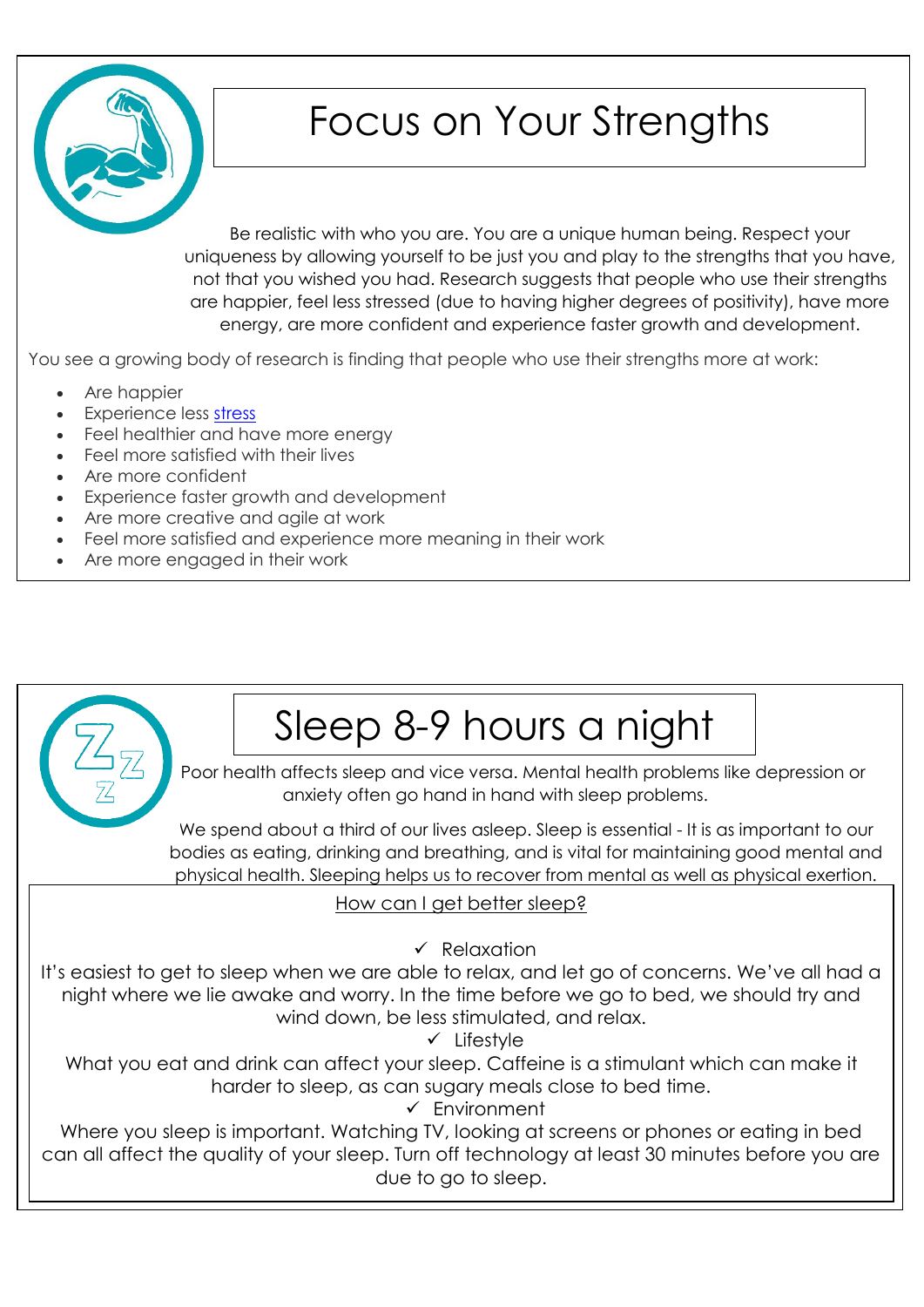

# Talk About Your Concerns

Talking about your feelings can help you have positive mental fitness and deal with times when you feel troubled. Talking about your feelings isn't a sign of weakness. It's part of taking charge of your wellbeing and doing what you can to stay healthy.

### **Talk to someone you trust**

Talking to someone you trust about something upsetting may help you to:

- sort through the problem & see the situation more clearly.
- look at the problem in a new or different way.
- release built-up tension this can help gain new insight into the cause of the problem.
- find out that you are not alone other people may share your feelings!
- identify options or solutions you hadn't thought of before.

## **Don't keep your problems to yourself**

If you don't talk about your problems, you may find your pent-up tensions or feelings burst out in a way that is embarrassing or inappropriate. You might also find that things may get worse if you don't try to get on top of them straight away.

## **Finding the right person to talk to**

An important first step is deciding who you want to talk to. You need to feel that you can trust the person you are talking to.

There are counsellors who specialise in talking to young people or families. They can provide counselling in a variety of specialty areas.

## **Other ways to deal with your feelings**

It is important to find ways to express your feelings. This can help you to release built-up tensions and make better decisions. There are a number of ways you can express how you feel, including:

- **set aside some time** for yourself, even if it is just ten minutes
- **write about how you feel** this can be a useful way to explore your feelings. Some people keep diaries, others just write down whatever comes into their head. You may want to write a story about whatever is bothering you
- **walk away** from situations that might stress you out or make you angry
- **self-talk** consciously change negative thought patterns to help you look at things in a more positive light
- **relaxation** is one way to focus your thoughts and consider the big picture. Is your stressful situation worth getting stressed about? Will it matter in the long run?
- **play sport** sport gives you plenty of chances to get rid of pent up energy
- **be creative** draw or paint; make a collage
- **use music** singing, playing or listening to music (or just shouting) can all help. Dance to music at home, or go out and dance as much as you like.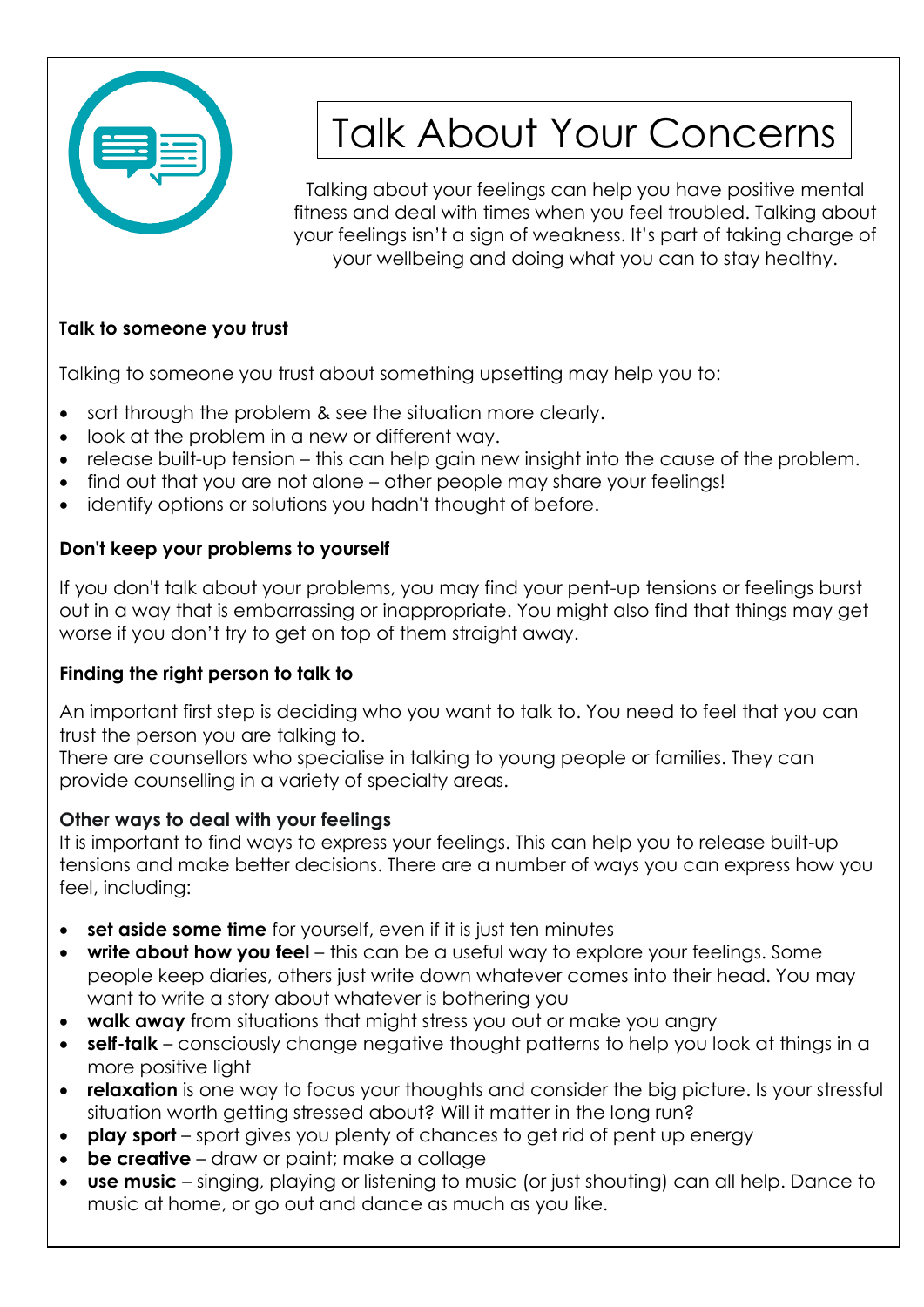

## Keep Active

Regular *exercise* can have *a* profoundly positive impact on Mental Fitness. It also relieves stress, *improves* memory, helps you sleep better, and *boosts* your overall mood.

"Your body is all you need; anything outside of that is an added bonus. You can turn any environment into your workout space, and there are no excuses not to get a really good workout when you're home."

*There are a multitude of apps and YouTube clips available to keep your Mental and Physical Fitness optimum on both App Store and Google Play. Share with your family and friends if you find any interesting ones.*

Apps:



 *Nike Training Club*

Free Download and Sign Up – Easy to use videos talking you through each exercise, ranging from circuit style to yoga workouts. Beginner to Advanced options available. A Range of sessions from 15 minutes to 1 hour.



 *Seven – 7 minute workout*

Need something to do but don't have much time? Free Download and Sign Up - Streaks for continued achievements and completion of 7 minute workouts aimed to improve various aspects of your fitness.

YouTube:

Just Dance – Various artists/songs for a Cardio workout.

Subscribe to Joe Wickes "The Body Coach TV" for various Cardio and circuit style workouts. Click on the link below, or just type these in to the YouTube search bar:

[20 minute full body HITT workout](https://www.youtube.com/watch?v=fHfTCd2q-rg)

[20 minute HITT Beginners workout](https://www.youtube.com/watch?v=q20pLhdoEoY)

[25 minute full body workout](https://www.youtube.com/watch?v=Hr-p7TikhPI)

[16 minute low impact no noise workout](https://www.youtube.com/watch?v=TwOuh73cGGQ)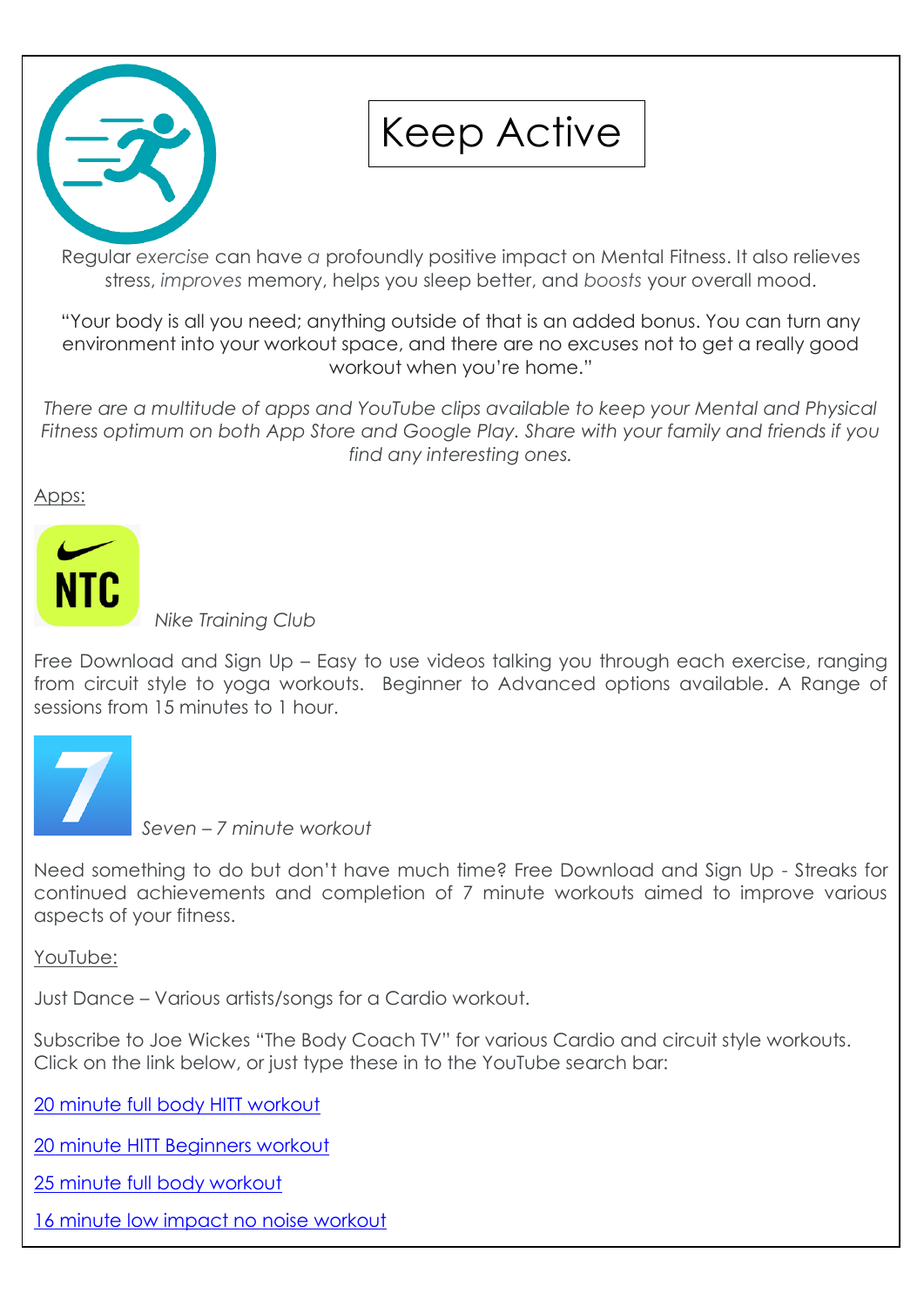

## **Practice Relaxation Techniques**

There are a multitude of apps and YouTube clips available to keep your Mental and Physical Fitness optimum on both App Store and Google Play. Share with your family and friends if you find any interesting ones.

Apps:





Hopeline for those dealing with Copyright © Papyrus UK

How to find them? Call 0800 068 41 41, Text 07786209697 Email pat@papyrus-uk.org Availability: 10am-10pm weekdays, 2pm-10pm

weekends and bank holidays

#### Mind

What kind of support? General support for mental health. How to find them?



www.mind.org.uk/information-support/

- Urgent help tool

suicidal thoughts

- Online chat (9am-6pm Mon-Fri, except bank holidays)

emotional problems and trying to overcome these. How to find them? www.moodjuice.scot.nhs.uk

#### **Moodzone by NHS**

What kind of support? General support for mental health and wellbeing. How to find them?

### www.nhs.uk/Conditions/stress-anxiety-depression/

#### **UK Safer Internet Centre**

What kind of support? Advice on how to get the most out of the Internet whilst staying safe online

#### ow to find them?

www.saferinternet.org.uk/advice-centre/youngpeople







Copyright @ UK Safer